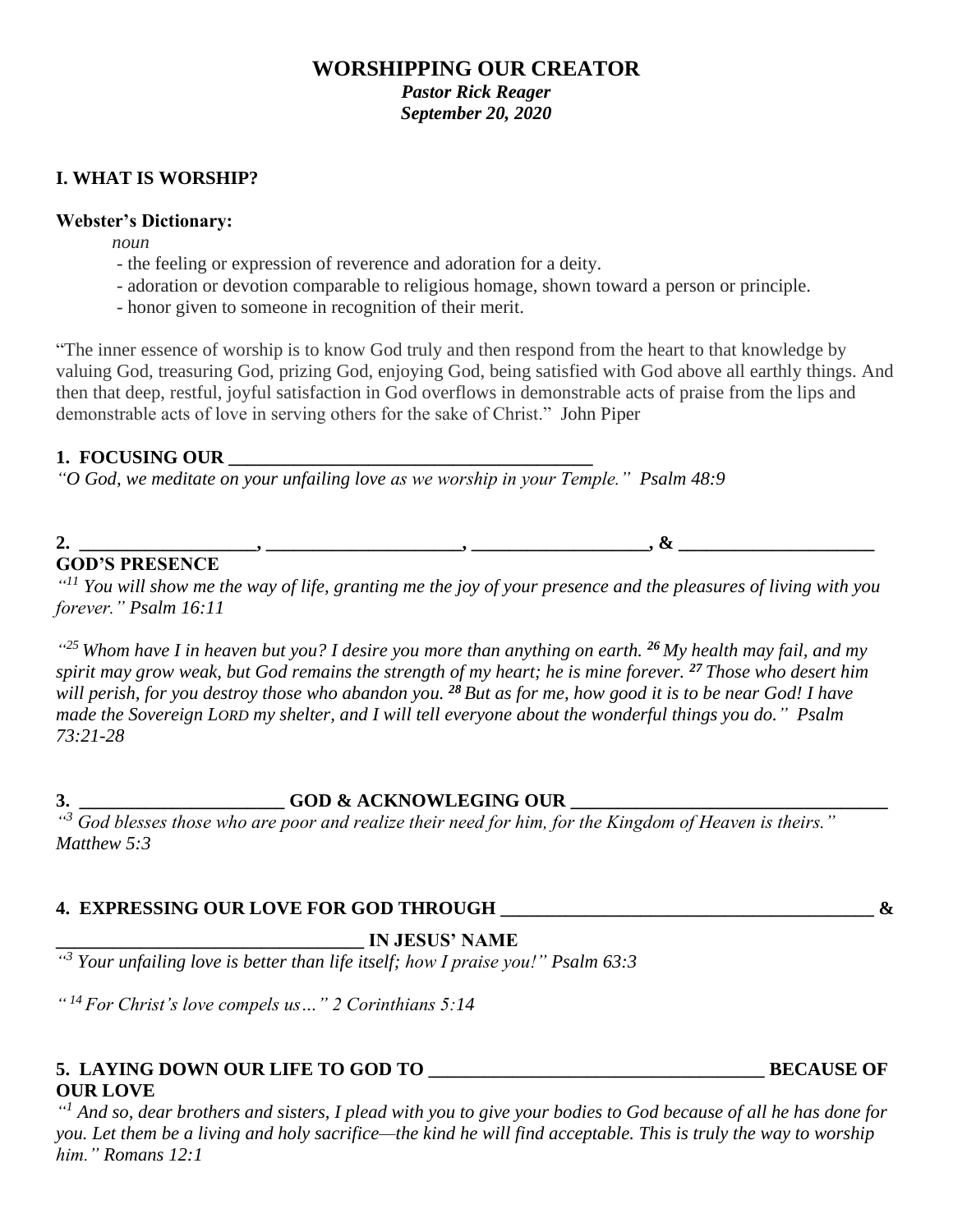## **6. WORSHIP, AT IT'S CORE, IS SIMPLY \_\_\_\_\_\_\_\_\_\_\_\_\_\_\_\_\_\_\_\_\_\_\_\_\_\_\_\_\_\_\_\_\_\_\_ & LOVING HIM**

**\_\_\_\_\_\_\_\_\_\_\_\_\_\_\_\_\_\_\_\_\_\_\_\_\_\_\_\_\_\_\_\_\_\_\_\_\_\_\_**

*" <sup>3</sup>You must not have any other god but me." Exodus 20:3* 

*" <sup>37</sup> Jesus replied, 'You must love the LORD your God with all your heart, all your soul, and all your mind.' <sup>38</sup> This is the first and greatest commandment." Matthew 22:37-38* 

*" <sup>26</sup> "If you want to be my disciple, you must, by comparison, hate everyone else—your father and mother, wife and children, brothers and sisters—yes, even your own life. Otherwise, you cannot be my disciple." Luke 14:26*

### **II. WHY SHOULD I WORSHIP GOD?**

#### **WORSHIPPING/LOVING GOD:**

#### **1. IS MY \_\_\_\_\_\_\_\_\_\_\_\_\_\_\_\_\_\_\_\_\_\_\_\_\_\_\_\_\_\_\_\_\_\_\_\_\_\_\_**

*" <sup>37</sup> Jesus replied, 'You must love the LORD your God with all your heart, all your soul, and all your mind.' <sup>38</sup> This is the first and greatest commandment." Matthew 22:37-38* 

*" <sup>23</sup> But the time is coming—indeed it's here now—when true worshipers will worship the Father in spirit and in truth. The Father is looking for those who will worship him that way." John 4:23*

#### **2. DEMONSTRATES THAT \_\_\_\_\_\_\_\_\_\_\_\_\_\_\_\_\_\_\_\_\_\_\_\_\_\_\_\_\_\_\_**

*" <sup>13</sup> For God is working in you, giving you the desire and the power to do what pleases him." Philippians 2:13*

*" <sup>7</sup> Dear friends, let us continue to love one another, for love comes from God. Anyone who loves is a child of God and knows God. <sup>8</sup> But anyone who does not love does not know God, for God is love." 1 John 4:7-8*

*" <sup>5</sup> But those who obey God's word truly show how completely they love him. That is how we know we are living in him." 1 John 2:5*

*" <sup>15</sup> "If you love me, obey my commandments. <sup>16</sup> And I will ask the Father, and he will give you another Advocate, who will never leave you. <sup>17</sup> He is the Holy Spirit, who leads into all truth. The world cannot receive him, because it isn't looking for him and doesn't recognize him. But you know him, because he lives with you now and later will be in you." John 14:15-17*

### **3. BRINGS ME \_\_\_\_\_\_\_\_\_\_\_\_\_\_\_\_\_\_\_\_\_\_\_\_\_\_\_\_\_\_\_\_\_\_\_\_\_\_\_\_\_\_\_\_\_\_\_\_\_**

*" <sup>7</sup> The LORD is my strength and shield. I trust him with all my heart. He helps me, and my heart is filled with joy. I burst out in songs of thanksgiving." Psalm 28:7*

*" 5 I lay down and slept, yet I woke up in safety, for the LORD was watching over me. <sup>6</sup> I am not afraid of ten thousand enemies who surround me on every side." Psalm 3:5-6*

*" 8 I know the LORD is always with me. I will not be shaken, for he is right beside me. <sup>9</sup> No wonder my heart is glad, and I rejoice. My body rests in safety." Psalm 16:80-9*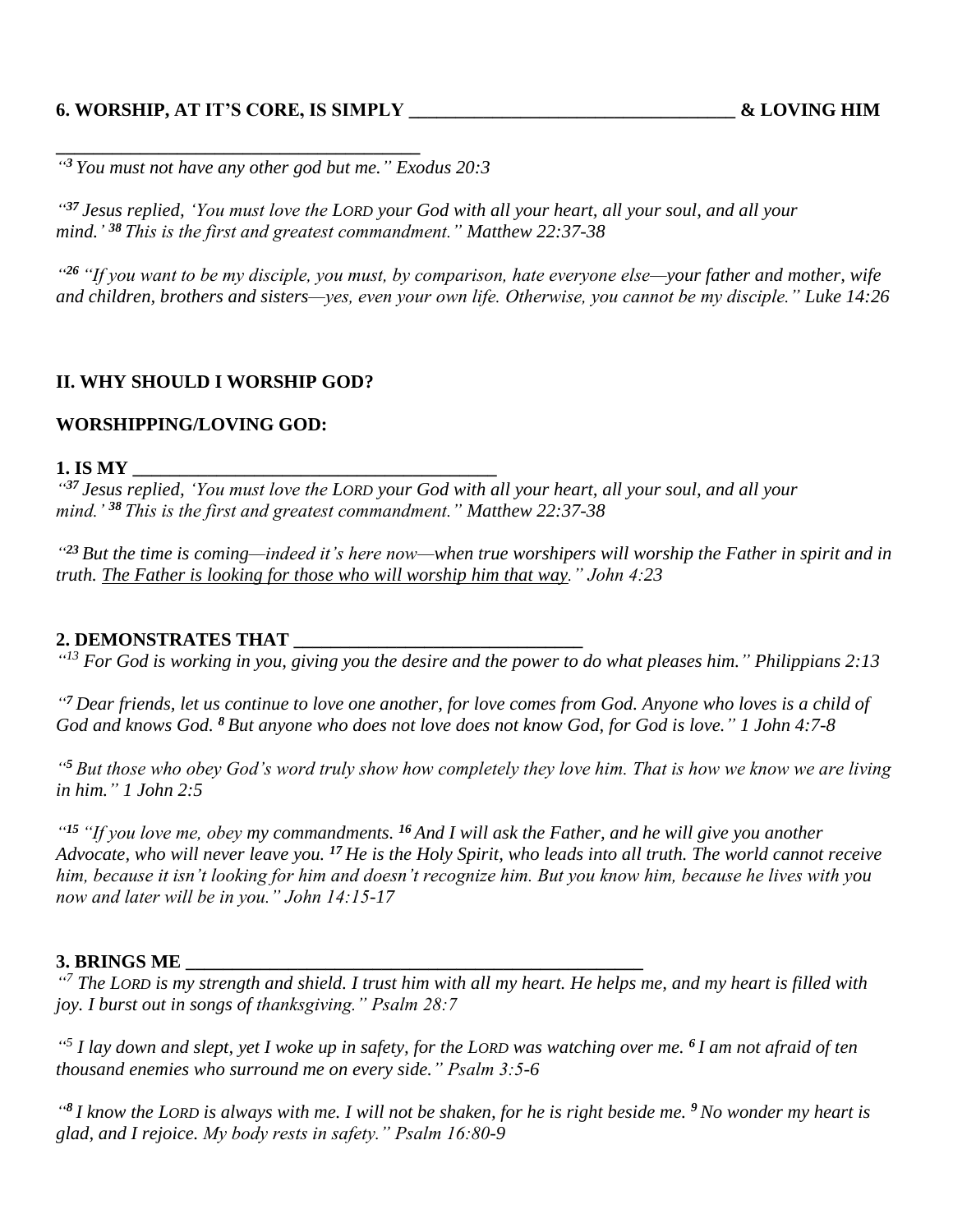*" <sup>22</sup> Give your burdens to the LORD, and he will take care of you. He will not permit the godly to slip and fall." Psalm 55:22*

## **4. GROWS MY \_\_\_\_\_\_\_\_\_\_\_\_\_\_\_\_\_\_\_\_\_\_\_\_\_\_\_\_\_\_\_\_\_\_\_\_\_\_\_\_\_\_\_\_\_\_\_**

*" <sup>7</sup>I will bless the LORD who guides me." Psalm 16:7*

*" <sup>2</sup> Because he bends down to listen, I will pray as long as I have breath!" Psalm 116:2*

# **III. THE PRIMARY ASPECTS OF WORSHIP**

**1. \_\_\_\_\_\_\_\_\_\_\_\_\_\_\_\_\_\_\_\_\_\_\_\_\_\_\_\_\_\_\_\_\_\_\_\_\_\_\_\_\_\_\_\_\_\_\_** 

*" <sup>9</sup> O God, we meditate on your unfailing love as we worship in your Temple." Psalm 48:9* 

## **2. \_\_\_\_\_\_\_\_\_\_\_\_\_\_\_\_\_\_\_\_\_\_\_\_\_\_\_\_\_\_\_\_\_\_**

*" <sup>1</sup> Let all that I am praise the LORD; with my whole heart, I will praise his holy name. <sup>2</sup> Let all that I am praise the LORD; may I never forget the good things he does for me." Psalm 103:1-2*

## **3. \_\_\_\_\_\_\_\_\_\_\_\_\_\_\_\_\_\_\_\_\_\_\_\_\_\_\_\_\_\_\_\_\_**

# **KEY COMPONENTS OF COMMUNICATION:**

**i. \_\_\_\_\_\_\_\_\_\_\_\_\_\_\_\_\_\_\_\_\_\_\_\_\_\_**

*" 7 Sing to the LORD with grateful praise; make music to our God on the harp." Psalm 147:7*

*" <sup>2</sup> Because he bends down to listen, I will pray as long as I have breath!" Psalm 116:2*

**ii. \_\_\_\_\_\_\_\_\_\_\_\_\_\_\_\_\_\_\_\_\_\_\_\_\_**

*" <sup>6</sup>Come, let us worship and bow down. Let us kneel before the LORD our maker." Psalm 95:6* 

*" <sup>1</sup>Come, everyone! Clap your hands! Shout to God with joyful praise! <sup>2</sup> For the LORD Most High is awesome. He is the great King of all the earth." Psalm 47:1-2* 

*" <sup>2</sup> Lift your hands in holiness, and bless the LORD." Psalm 134:2*

**iii. \_\_\_\_\_\_\_\_\_\_\_\_\_\_\_\_\_\_\_\_\_\_\_\_\_\_**

*" <sup>47</sup> Anyone who belongs to God listens gladly to the words of God. But you don't listen because you don't belong to God." John 8:47*

## **4. \_\_\_\_\_\_\_\_\_\_\_\_\_\_\_\_\_\_\_\_\_\_\_\_\_\_\_\_\_\_\_\_\_\_**

*" <sup>3</sup>Come, let us tell of the LORD's greatness; let us exalt (lift up or magnify) his name together." Psalm 34:3*

*" <sup>7</sup> Because of your unfailing love, I can enter your house; I will worship at your Temple with deepest awe." Psalm 5:7*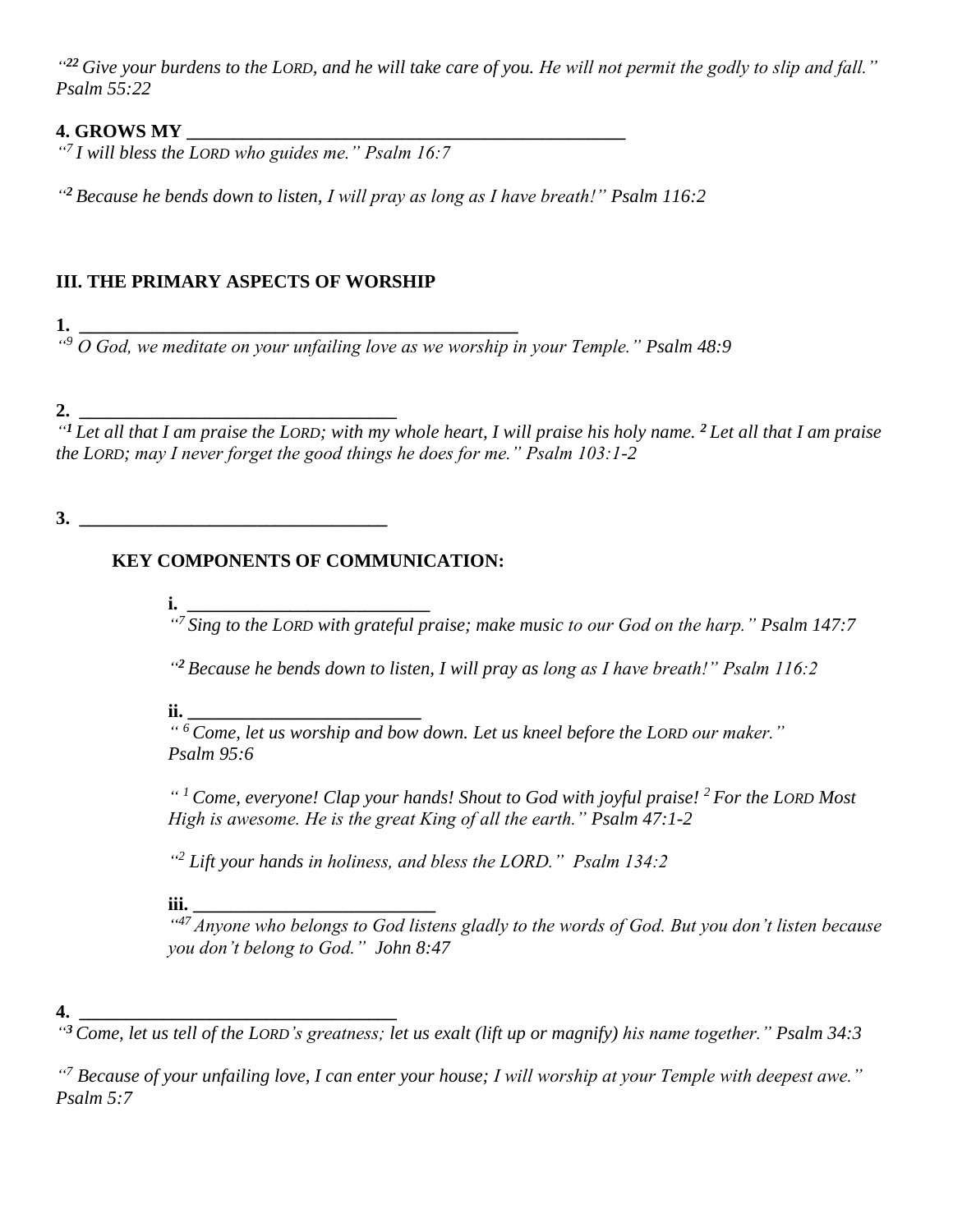*" <sup>3</sup> Great is the LORD! He is most worthy of praise! No one can measure his greatness. <sup>4</sup> Let each generation tell its children of your mighty acts; let them proclaim your power... <sup>7</sup> Everyone will share the story of your wonderful goodness; they will sing with joy about your righteousness." Psalm 145:3-4 & 7*

**6. \_\_\_\_\_\_\_\_\_\_\_\_\_\_\_\_\_\_\_\_\_\_\_\_\_\_\_\_\_\_\_** *" 1 Shout with joy to the LORD, all the earth! <sup>2</sup> Worship the LORD with gladness. Come before him, singing with joy. <sup>3</sup> Acknowledge that the LORD is God! He made us, and we are his. We are his people, the sheep of his pasture. <sup>4</sup> Enter his gates with thanksgiving; go into his courts with praise. Give thanks to him and praise his name. <sup>5</sup> For the LORD is good. His unfailing love continues forever, and his faithfulness continues to each generation." Psalm100:1-5*

*" <sup>11</sup> You are worthy, our Lord and God, to receive glory and honor and power, for you created all things, and by your will they were created and have their being." Revelation 4:11*

*" <sup>15</sup> The high and lofty one who lives in eternity, the Holy One, says this: 'I live in the high and holy place with those whose spirits are contrite and humble. I restore the crushed spirit of the humble and revive the courage of those with repentant hearts." Isaiah 57:15*

# **7. \_\_\_\_\_\_\_\_\_\_\_\_\_\_\_\_\_\_\_\_\_\_\_\_\_\_\_\_\_\_\_\_\_\_\_\_\_\_\_\_**

*" <sup>1</sup> And so, dear brothers and sisters, I plead with you to give your bodies to God because of all he has done for you. Let them be a living and holy sacrifice—the kind he will find acceptable. This is truly the way to worship him." Romans 12:1*

*"With Jesus' help, let us continually offer our sacrifice of praise to God by proclaiming the glory of his name." Hebrews 13:15*

# **8. \_\_\_\_\_\_\_\_\_\_\_\_\_\_\_\_\_\_\_\_\_\_\_\_\_\_\_\_\_\_\_\_**

*" <sup>14</sup> What good is it, dear brothers and sisters, if you say you have faith but don't show it by your actions? Can that kind of faith save anyone? <sup>15</sup> Suppose you see a brother or sister who has no food or clothing, <sup>16</sup> and you say, "Good-bye and have a good day; stay warm and eat well"—but then you don't give that person any food or clothing. What good does that do? <sup>17</sup> So you see, faith by itself isn't enough. Unless it produces good deeds, it is dead and useless. <sup>18</sup>Now someone may argue, "Some people have faith; others have good deeds." But I say, "How can you show me your faith if you don't have good deeds? I will show you my faith by my good deeds." <sup>19</sup> You say you have faith, for you believe that there is one God. Good for you! Even the demons believe this, and they tremble in terror. <sup>20</sup> How foolish! Can't you see that faith without good deeds is useless?" James 2:14-20*

# **IV. HOW SHOULD I WORSHIP MY CREATOR?**

**1. \_\_\_\_\_\_\_\_\_\_\_\_\_\_\_\_\_\_\_\_\_\_\_\_\_\_\_\_\_\_\_\_\_\_\_\_\_\_\_\_\_\_\_\_\_**

*" <sup>37</sup> Jesus replied, 'You must love the LORD your God with all your heart, all your soul, and all your mind.' <sup>38</sup> This is the first and greatest commandment." Matthew 22:37-38* 

## **2. \_\_\_\_\_\_\_\_\_\_\_\_\_\_\_\_\_\_\_\_\_\_\_\_\_\_\_\_\_\_\_\_\_\_\_\_\_\_**

*" <sup>3</sup>You must not have any other god but me." Exodus 20:3* 

*" <sup>26</sup> "If you want to be my disciple, you must, by comparison, hate everyone else—your father and mother, wife and children, brothers and sisters—yes, even your own life. Otherwise, you cannot be my disciple." Luke 14:26*

**<sup>5.</sup> \_\_\_\_\_\_\_\_\_\_\_\_\_\_\_\_\_\_\_\_\_\_\_\_\_\_\_\_\_\_\_\_**